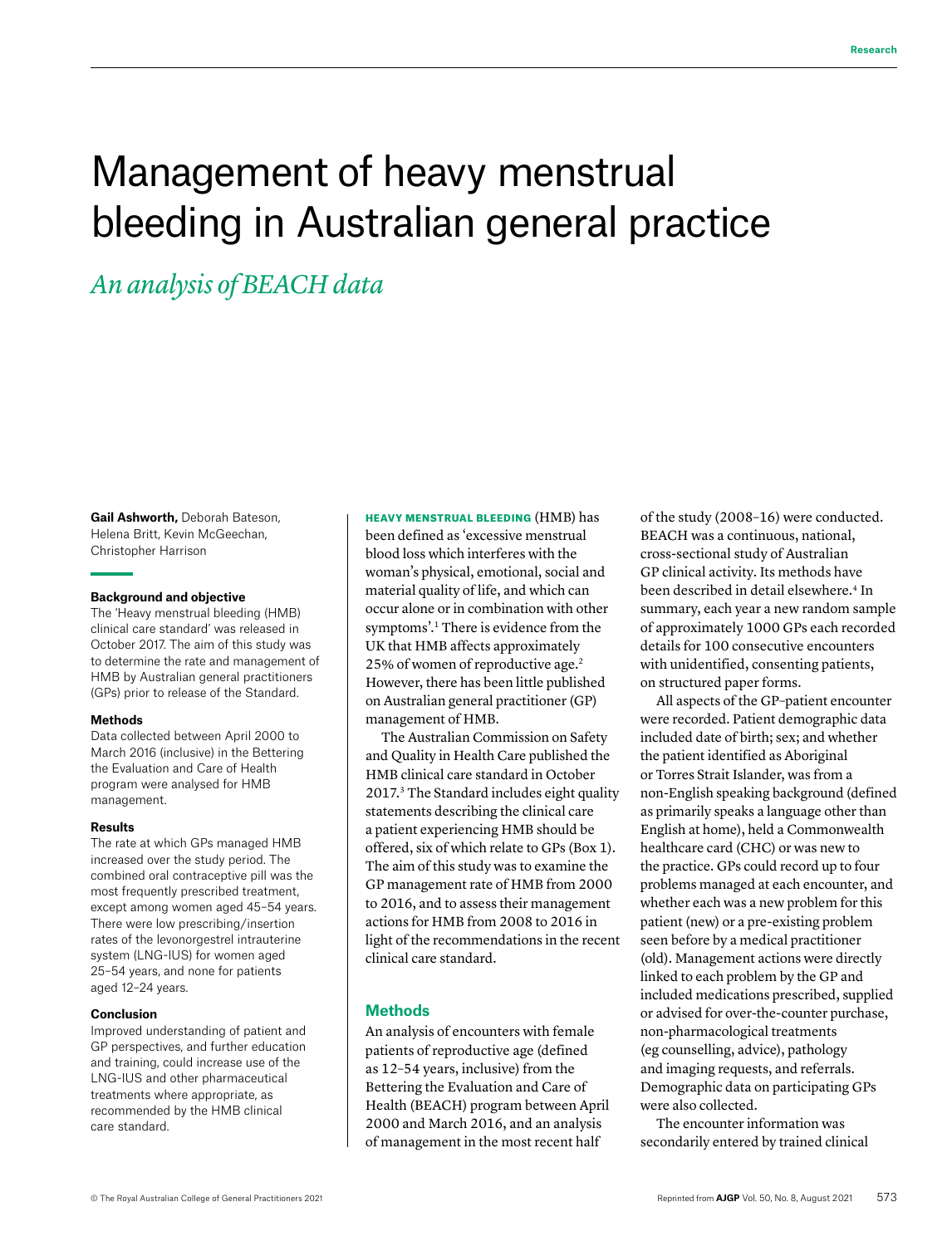coders. All problems managed, non-pharmacological treatments, referrals, and pathology and imaging were coded using the International Classification of Primary Care Version 2 (ICPC-2) PLUS, a GP terminology classified to ICPC-2.5,6 HMB was defined as ICPC-2 rubric X06: Menstruation excessive. Medications were coded using the Coding Atlas for Pharmaceutical Substances and classified to the Anatomical Therapeutic Chemical classification.7,8 The definitions used for medications are in Appendix 1 (available online only).

The authors calculated robust 95% confidence intervals (CIs) using survey procedures in SAS 9.4, which accounted for the cluster sample design. Statistical significance of differences was determined by non-overlapping 95% CIs. This estimate of difference is more conservative than the usual 5% level, reducing the risk of type I errors, while increasing the risk of type II errors.<sup>9</sup>

The BEACH program received ethics approval from the Human Research Ethics Committee of the University of Sydney (reference no.: 2012/130) and the Australian Institute of Health and Welfare (AIHW) Ethics Committee for the years they collaborated (2006–11).

#### **Results**

From April 2000 to March 2016, 15,659 GPs recorded 461,551 encounters with female patients aged 12–54 years. HMB was managed 3264 times at a rate of 7.1/1000 encounters, significantly increasing from 6.3/1000 encounters in 2000–04 to 8.1/1000 in 2012–16 (Figure 1).

The highest management rate was among women aged 35–44 years (10/1000 encounters), followed by 45–54 years (8.8/1000), and then girls aged 12–17 years (7.1/1000). The management rate was significantly higher among patients without a CHC compared with card holders (7.4, compared with 6.6) and among patients seen previously at the practice compared with those who were new (7.2, compared with 5.9). There were no significant differences in management rates for Aboriginal and Torres Strait Islander peoples (compared

#### **Box 1. Heavy menstrual bleeding clinical care standard quality statements**

- **1. Assessment and diagnosis.** The initial assessment of a woman presenting with heavy menstrual bleeding includes a detailed medical history, assessment of impact on quality of life, a physical examination and exclusion of pregnancy, iron deficiency and anaemia. Further investigations are based on the initial assessment.
- **2. Informed choice and shared decision making.** A woman with heavy menstrual bleeding is provided with consumer-focused information about her treatment options and their potential benefits and risks. She is asked about her preferences in order to support shared decision making for her clinical situation.
- **3. Initial treatment is pharmaceutical.** A woman with heavy menstrual bleeding is offered pharmaceutical treatment, taking into account evidence-based guidelines, her individual needs and any associated symptoms. Initial treatment is provided to a woman who is undergoing further investigations to exclude malignancy and significant pathology
- **4. Quality ultrasound.** A woman having an ultrasound to investigate the cause of her heavy menstrual bleeding has a pelvic (preferably transvaginal) ultrasound, which assesses endometrial thickness and uterine morphology in days 5–10 of her menstrual cycle.
- **5. Intrauterine hormonal devices**. When pharmaceutical treatment is being considered, the woman is offered the levonorgestrel intrauterine system if clinically appropriate, as it is the most effective medical option for managing heavy menstrual bleeding.
- **6. Specialist referral.** A woman with heavy menstrual bleeding is referred for early specialist review when there is a suspicion of malignancy or other significant pathology based on clinical assessment or ultrasound. Referral is also arranged for a woman who has not responded after six months of medical treatment.

*Reproduced with permission from Australian Commission on Safety and Quality in Health Care, Heavy menstrual bleeding clinical care standard, Sydney, NSW: Australian Commission on Safety and Quality in Health Care, 2017.*



**Figure 1.** Management of heavy menstrual bleeding per 1000 general practitioner (GP) encounters with female patients aged 12–54 years in Australian general practice (April 2000–March 2016)

*\*Error bars indicate 95% confidence intervals. BEACH, Bettering the Evaluation and Care of Health*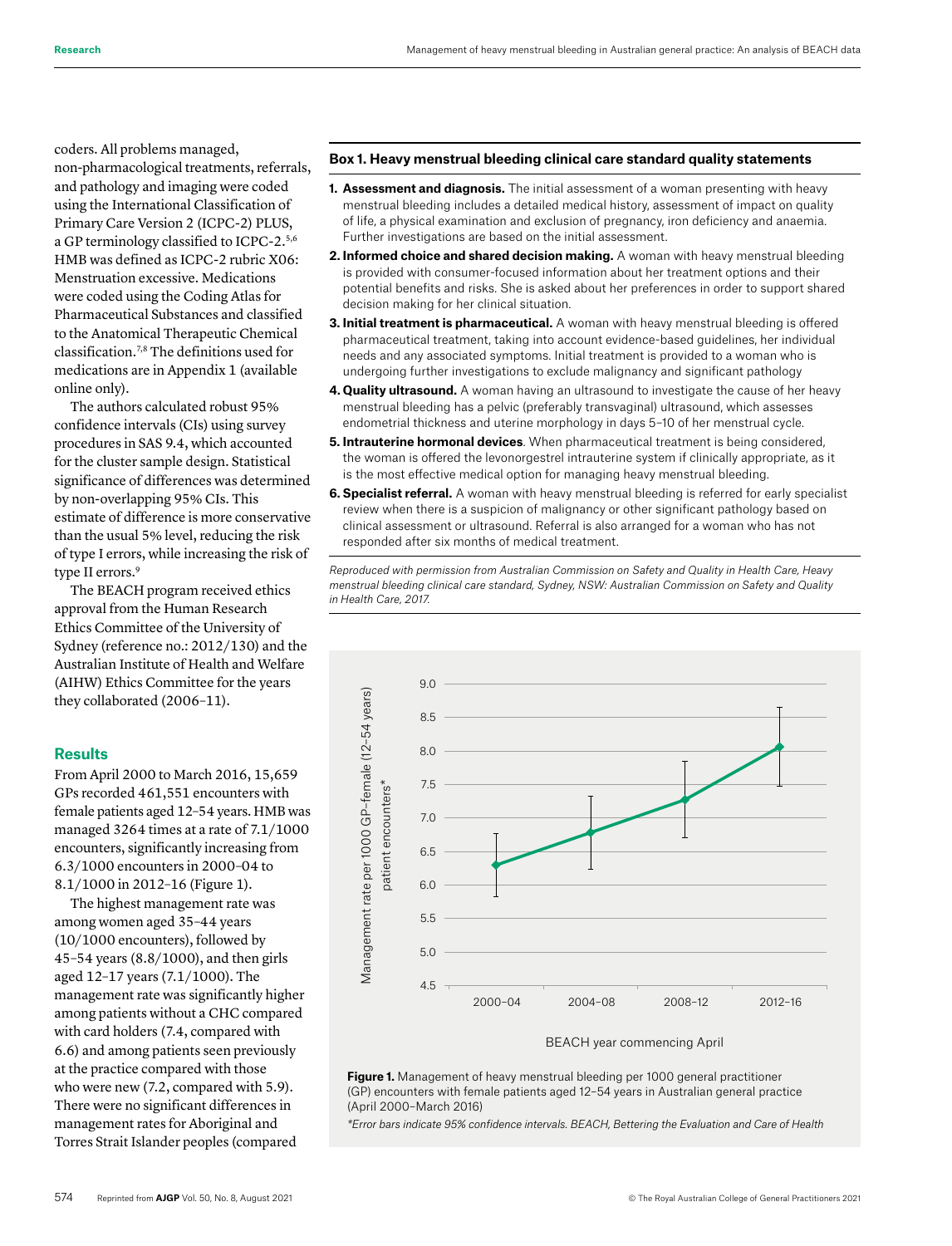#### **Table 1. Patient and general practitioner characteristic-specific management rate of HMB per 1000 encounters**

|                                                 | <b>Number of</b><br>encounters<br>$(n = 461, 551)$<br>$n$ (%) | <b>Number of HMB</b><br>problems managed<br>$(n=3,264)$<br>n(%) | <b>Variable-specific</b><br><b>HMB</b> management<br>rate per 1,000<br>encounters (95% CI) |
|-------------------------------------------------|---------------------------------------------------------------|-----------------------------------------------------------------|--------------------------------------------------------------------------------------------|
| Patient age (years)                             |                                                               |                                                                 |                                                                                            |
| $12 - 17$                                       | 31,501 (6.8%)                                                 | 225 (6.9%)                                                      | 7.1(6.2, 8.1)                                                                              |
| $18 - 24$                                       | 69,961 (15.2%)                                                | 281 (8.6%)                                                      | $4.0$ $(3.5, 4.5)$                                                                         |
| $25 - 34$                                       | 116,717 (25.3%)                                               | 481 (14.7%)                                                     | $4.1$ (3.7, 4.5)                                                                           |
| $35 - 44$                                       | 117,121 (25.4%)                                               | 1,170 (35.8%)                                                   | 10.0 (9.4, 10.6)                                                                           |
| $45 - 54$                                       | 126,251 (27.4%)                                               | 1,107 (33.9%)                                                   | 8.8(8.2, 9.3)                                                                              |
| Indigenous status (missing n)                   | (80, 486)                                                     | (505)                                                           |                                                                                            |
| Aboriginal and Torres Strait Islander           | 9107 (2.4%)                                                   | 68 (2.5%)                                                       | 7.5 (5.6, 9.3)                                                                             |
| Non-Indigenous                                  | 371,958 (97.6%)                                               | 2,691 (97.5%)                                                   | 7.2(6.9, 7.5)                                                                              |
| Language background (missing n)                 | (50, 130)                                                     | (329)                                                           |                                                                                            |
| Non-English speaking                            | 35,209 (8.6%)                                                 | 245 (8.3%)                                                      | 7.0 (6.0, 7.9)                                                                             |
| English speaking                                | 376,212 (91.4%)                                               | 2,690 (91.7%)                                                   | $7.2$ (6.9, 7.4)                                                                           |
| <b>Commonwealth healthcare card</b> (missing n) | (63, 871)                                                     | (406)                                                           |                                                                                            |
| Patient has card                                | 121,258 (30.5%)                                               | 800 (28.0%)                                                     | 6.6(6.1, 7.1)                                                                              |
| Patient does not have card                      | 276,422 (69.5%)                                               | 2,058 (72.0%)                                                   | $7.4$ $(7.1, 7.8)$                                                                         |
| <b>Status to practice</b> (missing n)           | (6182)                                                        | (45)                                                            |                                                                                            |
| New patient                                     | 46,541 (10.2%)                                                | 276 (8.6%)                                                      | 5.9(5.2, 6.7)                                                                              |
| Existing patient                                | 408,828 (89.8%)                                               | 2943 (91.4%)                                                    | 7.2(6.9, 7.5)                                                                              |
| GP age and sex ( $n = 15,659$ )                 |                                                               |                                                                 |                                                                                            |
| Male - total (n = 9679, 62.2%)                  | 228,893 (49.6%)                                               | 1014 (31.1%)                                                    | 4.4(4.1, 4.7)                                                                              |
| Male < 35 years (n = 428, 2.8%)                 | 12,534 (2.7%)                                                 | 70 (2.2%)                                                       | 5.6(4.1, 7.0)                                                                              |
| Male 35-44 years (n = 1741, 11.2%)              | 45,993 (10.0%)                                                | 192 (5.9%)                                                      | 4.2 (3.6, 4.8)                                                                             |
| Male 45-54 years (n = 3023, 19.4%)              | 74,092 (16.1%)                                                | 322 (9.9%)                                                      | $4.3$ (3.8, 4.8)                                                                           |
| Male >55 years (n = 4487, 28.8%)                | 94,839 (20.7%)                                                | 425 (13.1%)                                                     | 4.5 (4.0, 4.9)                                                                             |
| Female - total (n = 5887, 37.8%)                | 232,658 (50.4%)                                               | 2250 (68.9%)                                                    | 9.7(9.2, 10.1)                                                                             |
| Female < 35 years (n = 627, 4.0%)               | 27,534 (6.0%)                                                 | 247 (7.66%)                                                     | $9.0$ (7.7, 10.2)                                                                          |
| Female 35-44 years (n = 1638, 10.5%)            | 69,895 (15.2%)                                                | 709 (21.9%)                                                     | 10.1 (9.3, 11.0)                                                                           |
| Female 45-54 years (n = 2210, 14.2%)            | 86,295 (18.8%)                                                | 859 (26.5%)                                                     | 10.0 (9.2, 10.7)                                                                           |
| Female > 55 years (n = 1412, 9.1%)              | 47,627 (10.4%)                                                | 417 (12.9%)                                                     | 8.8 (7.8, 9.7)                                                                             |
|                                                 |                                                               |                                                                 |                                                                                            |

*Missing data removed.* 

*CI, confidence interval; GP, general practitioner; HMB, heavy menstrual bleeding*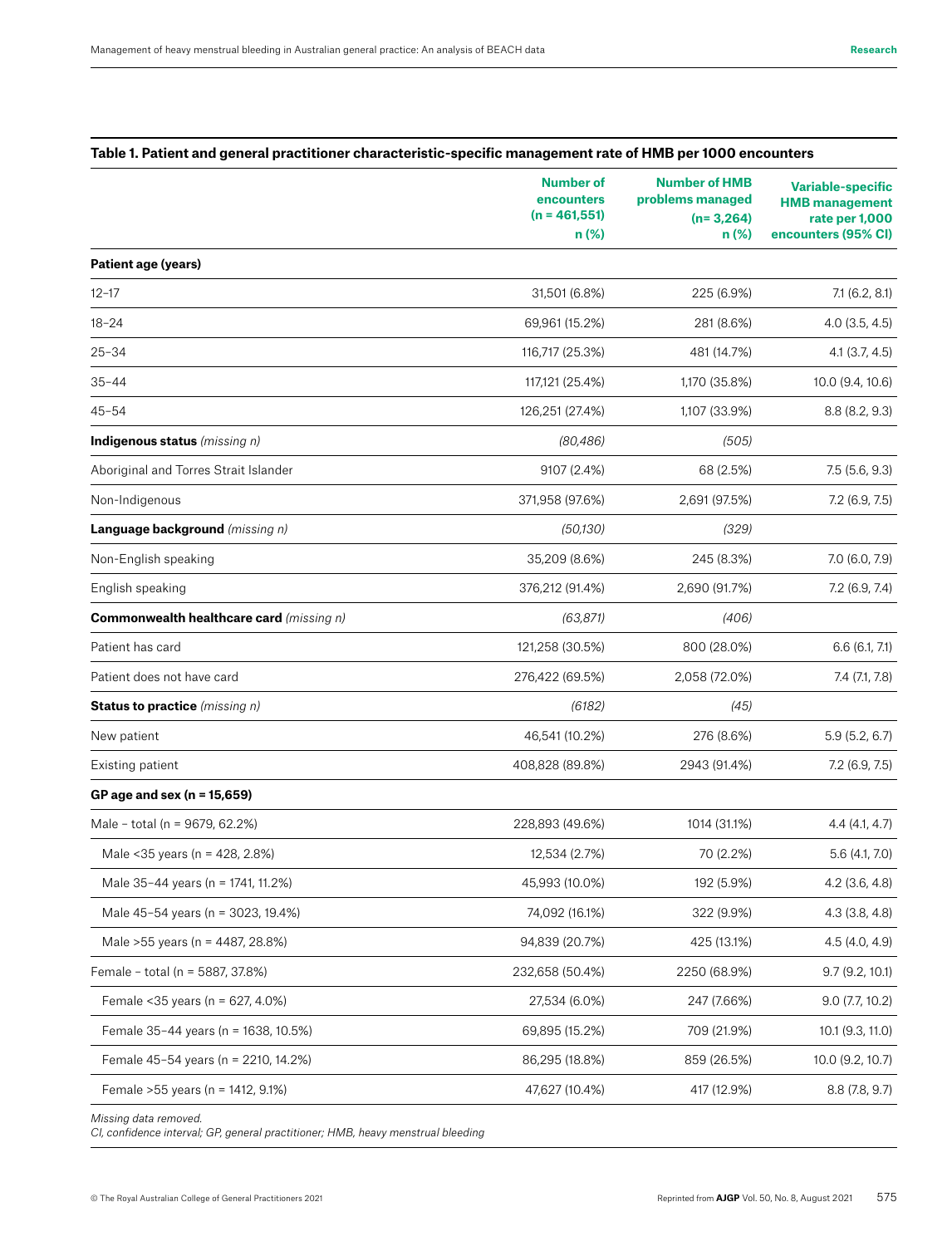with non-Indigenous people) or those with a non-English speaking (compared with an English speaking) background. Female GPs managed HMB at more than double the rate compared with male GPs. There was no statistical difference in management frequency between GP age groups when GP sex was taken into account (Table 1).

#### **Management of HMB (April 2008– March 2016)**

Management actions were investigated for the period between April 2008 and March 2016 (221,738 encounters with female patients aged 12–54 years) from 7823 GPs. Among these, HMB was managed 1698 times (7.7/1000 encounters). Pathology testing was the most common management action (85.5/100 HMB problems), with full blood examination (FBE) being the most frequently ordered investigation, followed by ferritin, thyroid function and then hormone assay (Appendix 2, available online only). There were 25.7 imaging tests ordered per 100 HMB problems managed, nearly all of which were pelvic ultrasonography (24.4/100 HMB problems).

Medications were also frequently used, with 52.7 medications recorded per 100 HMB problems managed. The combined oral contraceptive pill (COCP) was the most commonly recorded medication (14.7/100 HMB problems), followed by tranexamic acid (7.6/100 HMB problems), norethisterone (7.1/100 HMB problems) and nonsteroidal anti-inflammatory drugs (NSAIDs; 6.9/100 HMB problems). Levonorgestrel/ethinyloestradiol was the most frequently recorded COCP, accounting for approximately two-thirds of all COCP recorded. Mefenamic acid accounted for the majority of all NSAIDs recorded. Medroxyprogesterone and iron therapy were both used at a similar rate (5.4/100 HMB problems).

Patients were referred 21.6 times per 100 HMB problems, the vast majority to obstetricians/gynaecologists (19.7/100 HMB problems). Clinical treatments were provided at a rate of 21.1 per 100 HMB problems, most being counselling, advice and or education (18.8/100 HMB problems). Procedural treatments

were rarely performed (3.4/100 HMB problems).

#### **Management of HMB by patient age (April 2008–March 2016)**

There were no significant differences in the pathology test order rate by age, but women aged 35–44 and 45–54 years were more likely than female patients aged 12–24 years to have a hormone assay test ordered. Pregnancy tests (urine and/or blood) were more frequently ordered/performed for women aged 25–34 than among those aged 45–54 years. Pap smears were performed significantly more often among patients aged 35–44 and 45–54 years than those aged 12–24 years.

Patients aged 12–24 years were significantly more likely to have HMB managed with a medication, primarily due to a significantly higher prescription rate for a COCP than older age groups. Patients aged 45–54 years had significantly lower rates of COCP compared with all younger age groups. In contrast, the use of a levonorgestrel intrauterine system (LNG-IUS) increased significantly with age, from none recorded for patients aged 12–24 years to 5.8 recorded per 100 HMB problems in women aged 45–54 years.

Patients aged 12–24 years were significantly less likely to have HMB managed with an imaging test (mainly pelvic ultrasonography) or with a referral (mostly to obstetricians/gynaecologists) than women in the older age groups.

#### **Management of new and previously managed (old) HMB problems (April 2008–March 2016)**

Problem status (new/old) was specified for 1372 HMB problems (80.8%). New cases numbered 715 (52.1%; 3.2/1000 encounters) and old cases 657 (47.9%; 3.0/1000 encounters).

The rate of medications, clinical treatments or procedural treatments did not differ between new and old HMB problems. However, new cases of HMB generated significantly higher rates of pathology tests (including FBEs, ferritin, thyroid function and hormone assays), imaging orders (pelvic ultrasonography, in particular), Pap smears and pregnancy tests compared with follow-up

consultations for HMB. Conversely, patients with an old HMB problem were referred (mostly to obstetricians/ gynaecologist) at almost twice the rate of those with a new HMB problem (Table 2).

### **Discussion**

This study revealed an increased number of GP–patient encounters for HMB in Australian general practice from 2000 to 2016. This rise may be due to increased awareness among women seeking care for HMB, increased opportunistic diagnosis and management by GPs or a combination of both.

Management rates during this period were highest among women aged 35–44 years, followed by those aged 45–54 years. The higher management rates in mid- and older-reproductive age women are consistent with the presentation of HMB associated with perimenopausal hormonal fluctuations, and the increased risk of malignancy or other serious pathology in women with increasing age. The lower rates of management among younger women may be attributable to less awareness of what constitutes normal menstrual blood loss, a reluctance by patients to raise the issue, especially if seen by a male GP, or not being opportunistically asked about menstrual bleeding patterns during a routine cervical screening consultation. The use of hormonal contraception may also subsequently reduce the likelihood of HMB. The more frequent management of these problems by female GPs is likely to reflect the fact that a very large proportion of encounters with female GPs are with female patients, and female GPs manage female genital problems significantly more often than their male counterparts.10

GP management of HMB in 2008–16 was found, appropriately, to vary between patient age groups, as management is dependent on the severity and likely cause of bleeding, future fertility plans, medical contraindications and personal preferences. The six quality statements from the HMB clinical care standard that are relevant to general practice highlight some areas for quality improvement  $(Box 1).<sup>3</sup>$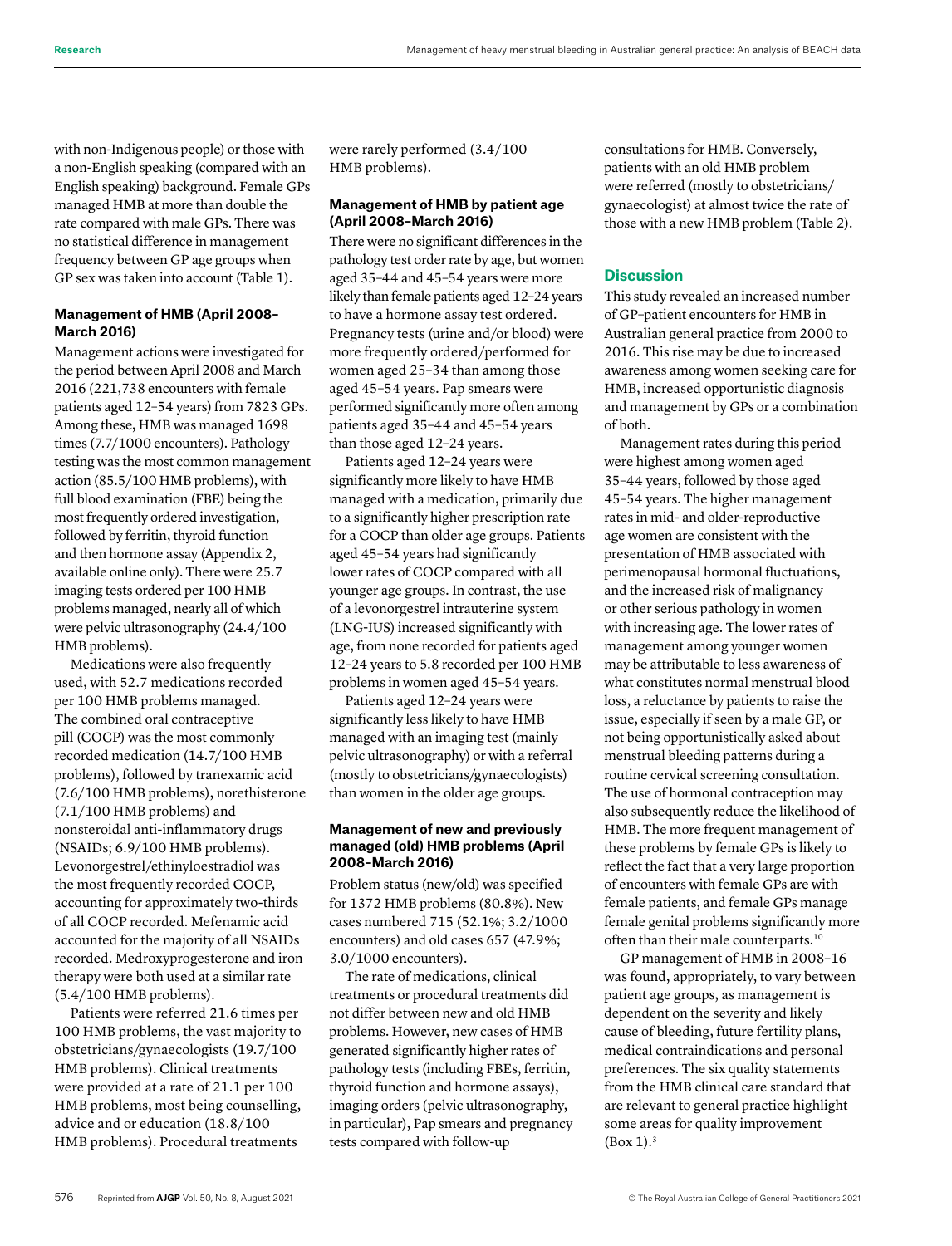|                                                   | Rate per 100 new<br><b>HMB</b> problems, | Rate per 100 old<br><b>HMB</b> problems,<br>$(n = 657)$<br>n (95% CI) |
|---------------------------------------------------|------------------------------------------|-----------------------------------------------------------------------|
|                                                   | $(n = 715)$<br>n (95% CI)                |                                                                       |
| Non-pharmaceutical management                     |                                          |                                                                       |
| <b>Clinical treatments</b>                        | 24.6 (21.2, 28.1)                        | 18.9 (15.5, 22.3)                                                     |
| Counselling/advice/education                      | 21.8 (18.6, 25.1)                        | 16.9 (13.7, 20.1)                                                     |
| <b>Procedural treatments</b>                      | 2.9(1.6, 4.3)                            | 3.8(2.2, 5.4)                                                         |
| Local injection/infiltration                      | $0.3(-)$                                 | 1.5(0.6, 2.5)                                                         |
| Contraceptive device insertion/supply/removal     | 1.4(0.5, 2.3)                            | 0.9(0.2, 1.6)                                                         |
| <b>Pathology tests</b>                            | 109.4 (97.0, 121.8)                      | 62.4 (52.2, 72.6)                                                     |
| Full blood count                                  | 27.1 (23.8, 30.5)                        | 18.1 (15.2, 21.1)                                                     |
| Ferritin                                          | 24.3 (21.2, 27.5)                        | 15.8 (13.0, 18.7)                                                     |
| Thyroid function                                  | 13.8 (11.3, 16.4)                        | $5.6$ (3.9, 7.4)                                                      |
| Hormone assay                                     | 12.7 (9.4, 16.0)                         | 3.7(1.9, 5.4)                                                         |
| Coaqulation studies                               | 1.7(0.7, 2.6)                            | 1.5(0.6, 2.5)                                                         |
| <b>Imaging tests</b>                              | 36.5 (32.8, 40.2)                        | 14.3 (11.5, 17.1)                                                     |
| Pelvic ultrasonography                            |                                          |                                                                       |
|                                                   | 35.1 (31.5, 38.7)                        | 12.9 (10.4, 15.5)                                                     |
| <b>Referrals</b>                                  | 14.4 (11.8, 17.0)                        | 29.8 (26.0, 33.6)                                                     |
| Obstetrician/gynaecologist                        | 14.0 (11.4, 16.5)                        | 27.9 (24.2, 31.5)                                                     |
| Pharmaceutical management*                        | 53.6 (49.0, 58.2)                        | 53.0 (48.2, 57.7)                                                     |
| Combined oral contraceptive pill <sup>t</sup>     | 16.4 (13.6, 19.1)                        | 13.9 (11.2, 16.5)                                                     |
| Levonorgestrel/ethinyloestradiol                  | 11.6 (9.3, 14.0)                         | 7.9 (5.8, 10.0)                                                       |
| Cyproterone/ethinyloestradiol                     | 1.7(0.7, 2.6)                            | 0.6(0, 1.2)                                                           |
| Drospirenone/ethinyloestradiol                    | 1.4(0.5, 2.3)                            | 2.1(1.0, 3.2)                                                         |
| Norethisterone/ethinyloestradiol                  | 1.3(0.4, 2.1)                            | 2.0(0.9, 3.0)                                                         |
| Tranexamic acid                                   | $6.4$ (4.6, 8.3)                         | 8.2 (6.6, 11.0)                                                       |
| Norethisterone                                    | 7.8 (5.8, 9.8)                           | $6.4$ (4.4, 8.3)                                                      |
| Medroxyprogesterone <sup>t</sup>                  | 4.3(2.3, 6.4)                            | 6.1(3.8, 8.4)                                                         |
| Depot medroxyprogesterone acetate <sup>t</sup>    | $0.4$ (0, 0.9)                           | $2.4$ (1.3, 3.6)                                                      |
| Levonorgestrel intrauterine system <sup>t</sup>   | 3.2(1.9, 4.6)                            | 5.6 (3.8, 7.4)                                                        |
| Nonsteroidal anti-inflammatory drugs <sup>t</sup> | 8.3 (6.2, 10.3)                          | $6.5$ (4.6, 8.5)                                                      |
| Mefenamic acid                                    | 5.9 (4.1, 7.6)                           | $5.2$ (3.4, 6.9)                                                      |
| Iron therapy <sup>+</sup>                         | $5.5$ (3.8, 7.1)                         | 4.7(3.1, 6.3)                                                         |
|                                                   | Rate per 100 new HMB<br>encounters       | Rate per 100 old HMB<br>encounters                                    |
| Pap smears <sup>#</sup>                           | 13.7 (11.1, 16.3)                        | 7.0 (5.0, 9.0)                                                        |
| Pregnancy test <sup>#</sup>                       | 3.6(2.3, 5.0)                            | 0.6(0.01, 1.2)                                                        |

*\*Includes all medications prescribed, supplied or recommended for over-the-counter purchase*

*†Classification according to the Coding Atlas of Pharmaceutical Substances and the Anatomical Therapeutic Classification System outlined in Appendix 1 ‡Includes all pregnancy tests and Pap smears performed or ordered*

*CI, confidence interval; HMB, heavy menstrual bleeding*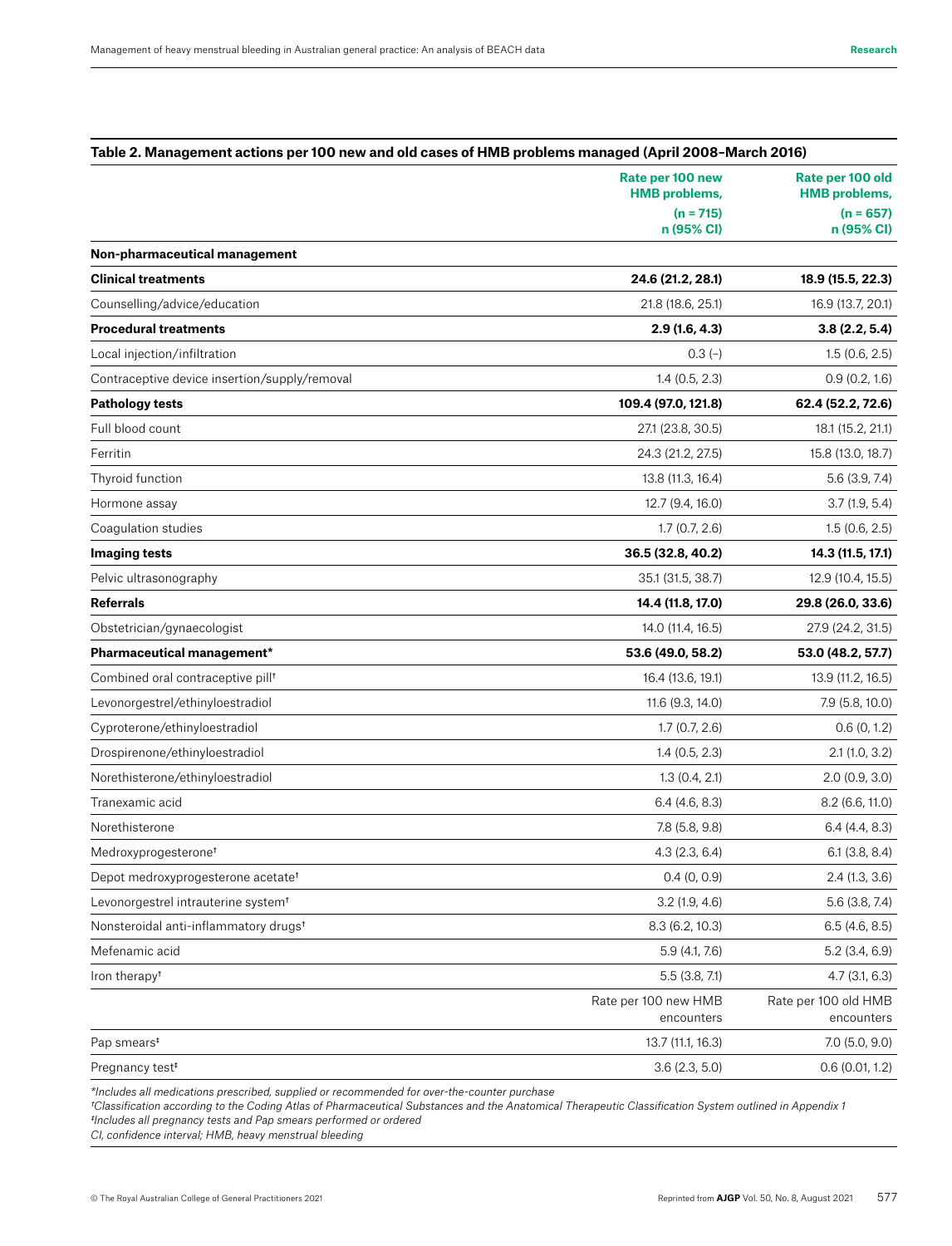Statement 1 advises routinely excluding pregnancy, iron deficiency and anaemia at the initial assessment. Pregnancy can be generally excluded by a clinical history, and pregnancy tests were rarely ordered/ performed at HMB encounters, including for new cases. While FBE and serum ferritin were the most commonly ordered pathology tests for the management of new HMB problems, testing rates were relatively low.

Statement 2 recommends supporting informed choice and shared decision making. The rates of counselling, advice and education were relatively low, even among new cases, and might reflect inconsistent documentation. Further studies are required to evaluate the quality of the information provided.

Statement 3 recommends women be offered pharmaceutical treatment before uterine-preserving procedural options, such as endometrial ablation or surgical management with hysterectomy, are considered. If hormonal and non-hormonal pharmaceutical treatments are acceptable and malignancy is excluded, the LNG-IUS should be considered, followed by tranexamic acid, NSAIDs or COCPs. Cyclic high-dose norethisterone or injectable long-acting progestogens (depot medroxyprogesterone) can also be considered, but their use may be limited by side effects.<sup>3</sup> Women undergoing further investigations should also be offered immediate symptomatic treatment to reduce blood loss in subsequent menstrual cycles.

While the COCP was prescribed relatively frequently for both new and old HMB, the rate of prescription of iron therapy was low, which may suggest suboptimal management for immediate symptom relief for some women. Tranexamic acid and NSAIDs were less frequently prescribed than COCP and could be considered more frequently for symptomatic management. Statement 4 recommends pelvic ultrasonography, preferably transvaginal, if structural/ histological causes are suspected. Rates of pelvic ultrasonography orders were highest among women aged 45–54 years for new HMB problems. possibly reflecting GP awareness of the need to exclude malignancy and other serious pathology in this older age group.

Statement 5 highlights the need, if clinically appropriate, for women to be offered the LNG-IUS, as it is the most effective medical option for managing HMB.

The BEACH data only record LNG-IUS prescriptions/insertions by GPs and do not reflect prescriptions/insertions by obstetrician/gynaecologists for referred patients. Insertion of an LNG-IUS in a specialist setting after further assessment constitutes appropriate management, especially where serious pathology is suspected, and may partly explain the low prescription rates for the LNG-IUS. However, insertion of an LNG-IUS for HMB after exclusion of serious causes and with appropriate follow up can occur in the GP setting. While not all GPs will insert the LNG-IUS, it is essential that rapid referral pathways for insertion are available to ensure timely access to this management option.

Statement 6 recommends referral to a specialist when there is suspicion of malignancy, other significant pathology or a woman has not responded to medical treatment after six months. The higher rates of specialist referrals seen at old problem status encounters is not surprising, as referral is more likely after investigations have been undertaken and may reflect appropriate care being provided to women most at risk of serious pathology.

The strength of this study is its large representative sample of GP management of HMB. However, many of these standards require context that may be difficult to fully measure using cross-sectional data. BEACH data do not measure care provided outside the encounter studied or the GPs' existing knowledge of the patient.

In conclusion, this study provides insights into the management of HMB in Australian general practice in a period prior to the release of the HMB clinical care standard and serves as a benchmark for future research into the impact of the clinical care standard on future care provided. It highlights areas for quality

improvement to ensure the right patients receive the right care at the right time. The results also support the need for continued research, education and training to address the barriers and enablers for the use of the LNG-IUS and to facilitate uptake in line with the recommendations of the HMB clinical care standard.

#### **Authors**

Gail Ashworth BSc (Physiotherapy), MPH, Acting Senior Epidemiologist, NSW Ministry of Health, NSW Deborah Bateson MBBS, MA (Oxon), MSc (LSHTM), Medical Director, Family Planning NSW, Ashfield, NSW; Clinical Associate Professor, Discipline of Obstetrics, Gynaecology and Neonatology, Faculty of Medicine and Health, University of Sydney, NSW Helena Britt BA, PhD, Honorary Professor of Primary Care Research, Sydney School of Public Health, University of Sydney, NSW

Kevin McGeechan PhD, Associate Professor, Sydney School of Public Health, University of Sydney, NSW Christopher Harrison PhD, Research Fellow, Menzies Centre for Health Policy, Sydney School of Public Health, University of Sydney, NSW

Competing interests: DB reports that in her role as Medical Director of Family Planning NSW she has attended advisory meetings for Bayer, which markets the levonorgestrel intrauterine system and combined hormonal contraceptive pills, and Merck, Sharpe and Dohme (MSD), which markets combined hormonal contraceptive pills; Family Planning NSW receives sponsorship for clinical educational courses from Bayer and MSD.

Funding: None.

Provenance and peer review: Not commissioned, externally peer reviewed.

#### Correspondence to:

christopher.harrison@sydney.edu.au

#### **Acknowledgements**

The BEACH team would like to thank the general practitioners who participated in the BEACH project for their generosity. We would like to thank Dr Clare Bayram for her assistance editing this manuscript. Over the course of the study, the BEACH project was funded through research agreements with the following organisations: AstraZeneca Pty Ltd (Australia); Australian Government Department of Health; Novartis Pharmaceuticals Australia Pty Ltd; bioCSL (Australia) Pty Ltd; Sanofi-Aventis Australia Pty Ltd; Australian Government Department of Veterans' Affairs; AbbVie Pty Ltd; Merck, Sharpe and Dohme (Australia) Pty Ltd; Pfizer Australia; National Prescribing Service; GlaxoSmithKline Australia Pty Ltd; Bayer Australia Ltd; Janssen-Cilag Pty Ltd; Abbott Australasia Pty Ltd; Wyeth Australia Pty Ltd; Roche Products Pty Ltd; and Aventis Pharma Pty Ltd. The funding organisations had no influence on the conceptualisation, design or conduct of the research, nor on the preparation of this article.

#### **References**

- National Institute for Health and Care Excellence. Heavy menstrual bleeding: Assessment and management. Clinical guideline (update). London, UK: NICE, 2016.
- 2. Royal College of Obstetricians and Gynaecologists. National heavy menstrual bleeding audit: Final report. London, UK: RCOG, 2014.